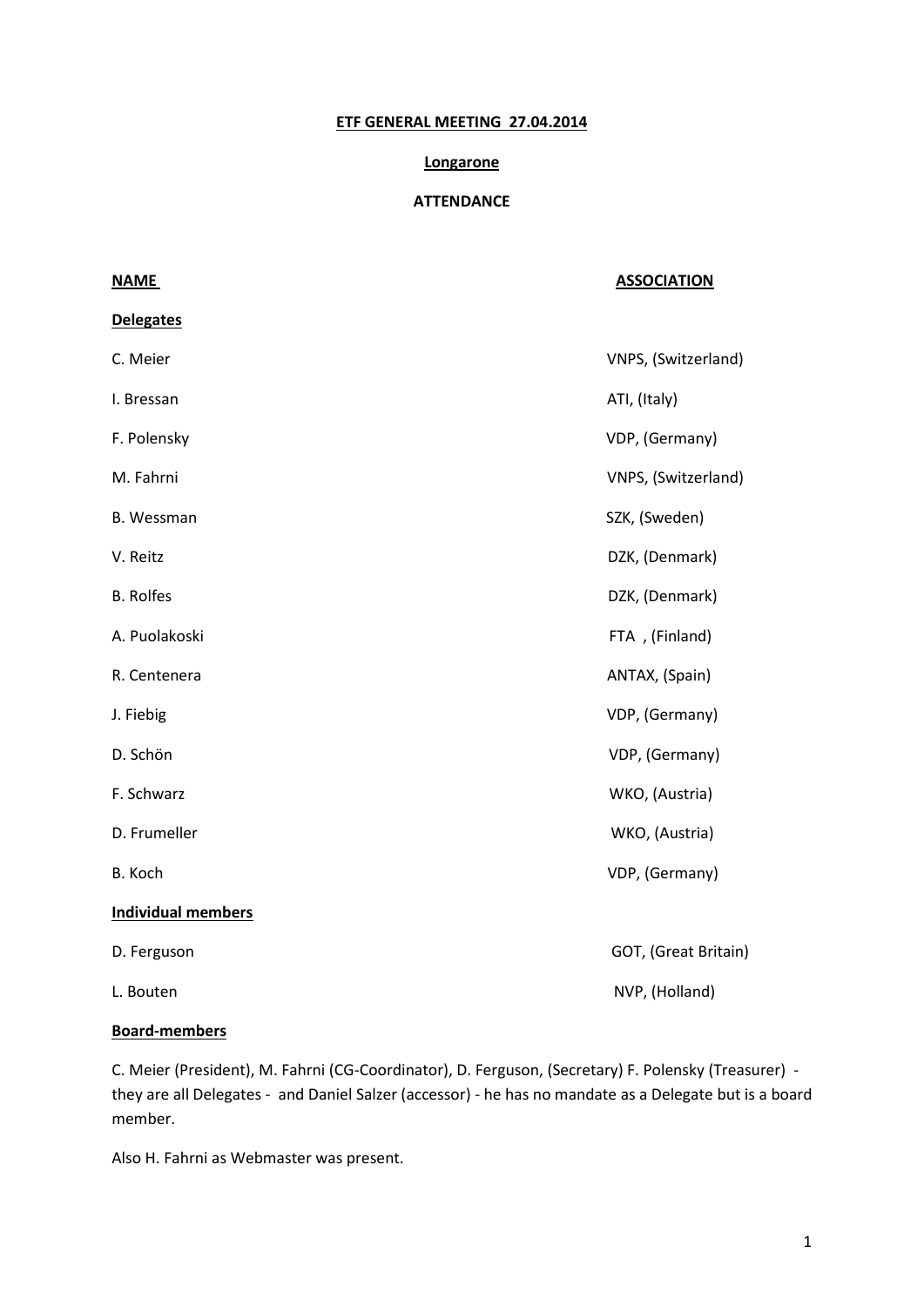# **Guests**

| P. Visnak               | Czech Republic |
|-------------------------|----------------|
| D. Speleman             | DZK, (Denmark) |
| M. Fischer              | VDP, (Germany) |
| J. Panniger             | VDP, (Germany) |
| O. Sutto                | ATI, (Italy)   |
| F. De Conti, Translator | Italy          |
| H. Fahrni               | Switzerland    |
| R. Stein                | VDP, (Germany) |

# **MINUTES**

- **1. Welcome – Christoph Meier (CM**) welcomed all to the meeting and talked about the state of the ETF. **CM** reported on the importance of this meeting to the future of the ETF and clarified the voting system.
- **2. Ascertaining – CM** explained that the meeting had been called in accordance with the regulations and welcomed our guest from the Czech Republic.
- **3. Apologies and attendance sheet -** this was being dealt with.
- **4. Proposal and appointment of minutes secretary and persons to count any votes – CM**  proposed **Duncan Ferguson (DF)** to take the minutes, this was agreed. After discussion it was also agreed that A**. Puolakoski** would act as vote counter.
- **5. Minutes from GM 2013 – CM** proposed these, they were agreed and there were no questions.
- **6. Report from the Board – President and Secretary – CM** proposed these. **Vagn Reitz (VR)** asked **CM** to briefly run through his report which was done. **CM** spoke of the good work done by the Competition Group, and of the registering of the ETC trade mark, and of the importance of the web site, and thanked **H. Fahrni** for her good work. **CM** then asked **D. Salzer** to report on the work done by **M. Tilley** to create a professional taxidermy certificate in Belgium. The Belgium Government suggested that the **BVP** applied to have taxidermy as a recognised profession. This was successfully applied for. **Robert du Buysere** and **M Tilley** put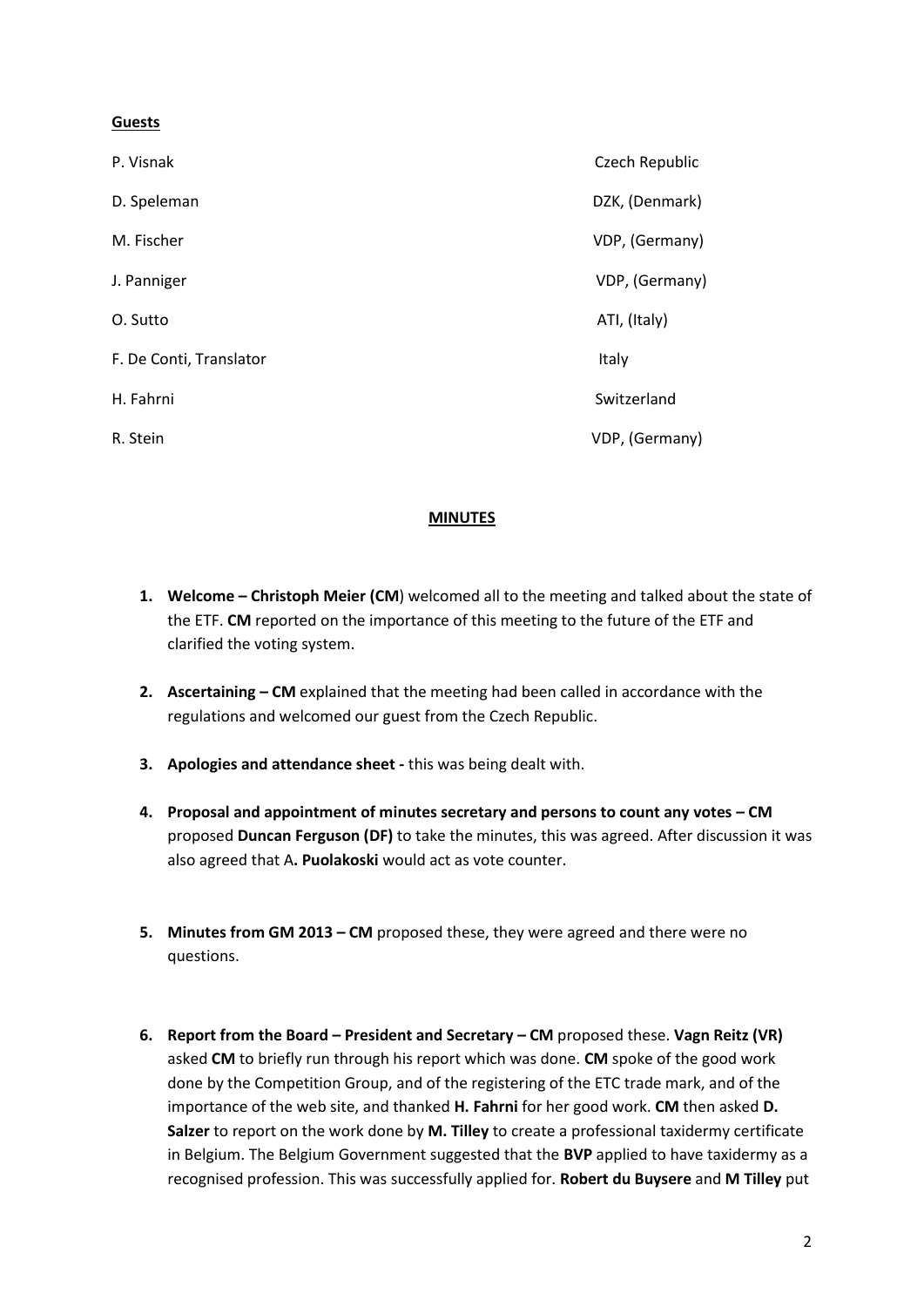a 20 page document together then asked the **ETF** for support. Through the **ETF, D. Salzer** looked at the Swiss format and translated this into English and passed this to **R. Du Buysere** to use in his application which was recognised last February. **CM** highlighted this as a success for the **ETF,** and then asked if there were any questions, there were none and the report was agreed and accepted.

- **7. CM** proposed the Secretary's report, there were no questions and this was agreed and accepted. **CM** thanked **DF** for this report. He then pointed out that due to a typing error we jump from point 6 to point 8
- **8. Treasurer's report 2013 – Florian Polensky – (FP)** had passed out copies of his report and he reported that it had been reviewed and accepted by the Financial committee of **R. du Buysere** and **V.Reitz.** There were no questions and this report was agreed and accepted.
- **9.** Report from the Competition group M. Fahrni (MF) reported that they had fulfilled the new rules and regulations and also developed a new registering system to make the registration of the different animal groups according to their categories clearer and more logical. Also have increased special awards from 8 to 14 with new sponsors**.** He explained once more the new Ribbon system, where the basical Ribbon colours are no more related with places, but a definition about the ranking is made according to the appropriate colours (blue, red and yellow). There are information panels on display explaining how the new ribbon system works. **MF** thanked **I.Bressan** (IB), **F. De Conti,** and **O.Sutto** for their involvement with the competition and noted that with **IB**'s regular involvement he guaranteed the survive of the ETC during the long time, where ETF was not able to act or support the Show in any ways. **B. Koch** was also thanked for his help as continuous member of the Competition Group (CG) as was **H. Fahrni** for her help with translating. **MF** noted that the rules for ETC 2015 will be slightly different from 2014 but will be placed on the web site which will give people time to read and understand before 2015. **MF** asked for input from the members and asked members to react to the new rules and noted that I**. Bressan** would be replaced as third member of the CG by **A. Puolakoski** for ETC 2015. It was also recorded that the prize giving ceremony had gone very well the previous evening and that the use of views of the winning specimens had helped all to enjoy the evening.
- **10. Agreement for subscription fee – CM** proposed that these remain the same at 20eu for Individual members and 5eu per member for member countries. This was agreed.
- **11. Discussion on the future of the ETF. "Is there one?" – CM** pointed out that as he is standing down as announced last year in Basel at the GM 2015 as ETF President there is now a problem. **CM** reported that he had sent e mail to all of the member country presidents and that only 2 had replied, one from Denmark, and one from Spain. **CM** explained that he felt the **ETF** has 2 main problems – member countries do not support the ETF other than by paying their subscription fees, and if the ETC is all that we have then that is not enough. This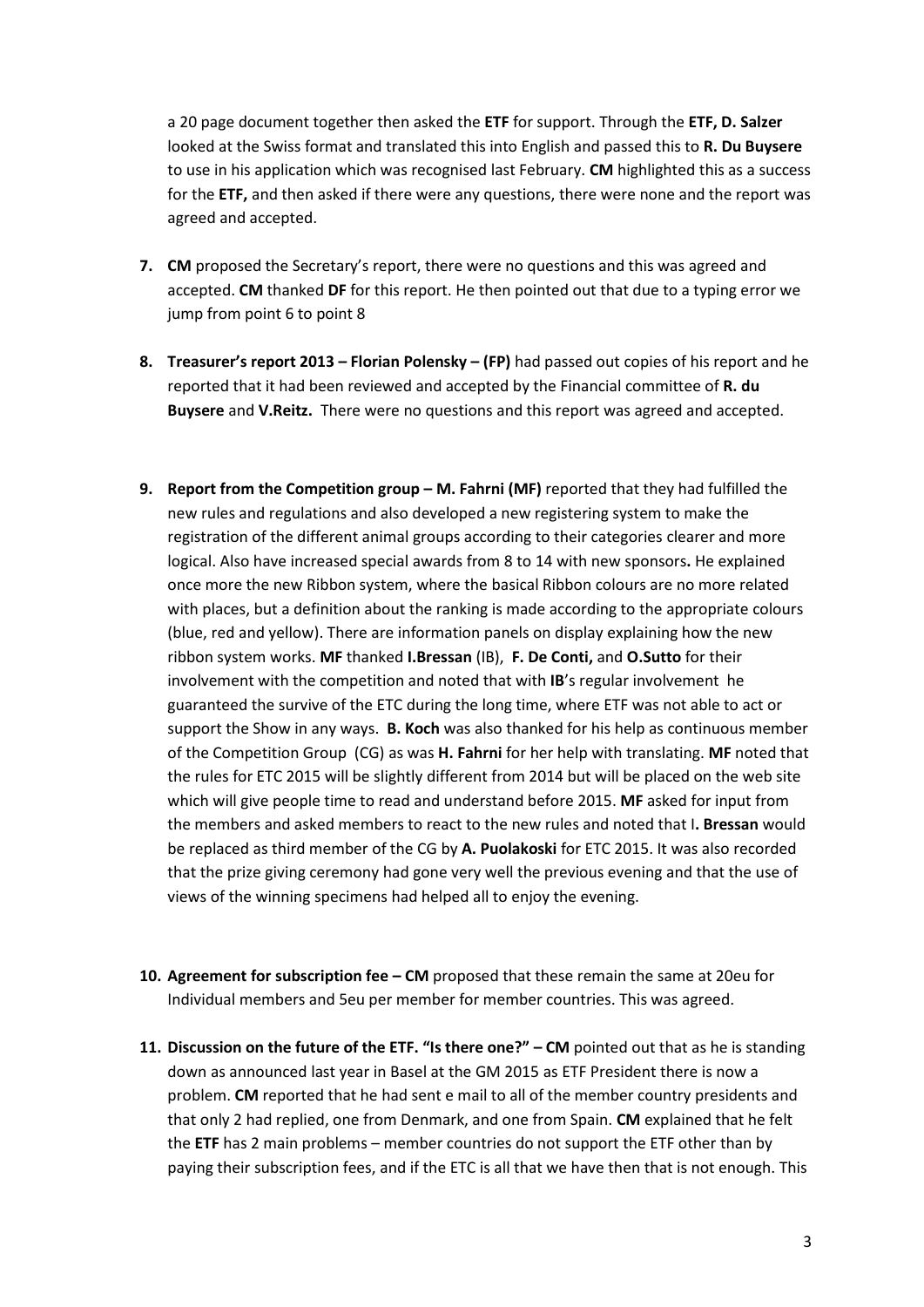is a substance problem. The other problem is a structural problem: it is illegal for an association to operate without a complete Board and after this meeting the ETF will be without a president so he asked the members to go back to their associations to see if someone with English language and the relevant experience would step forward to take over the post as president. This person will have to be able to integrate the various cultures and attitudes to taxidermy within Europe. **R.Centenera** (RC) explained that Spain joined 2 years ago because it had some problems and it made sense to join. Spain was concerned with EU agendas as in Spain only hunted animals can be mounted. (There are 700 members in their association). **RC** pointed out that it was better to be a registered association like the ETF if dealing with the EU and that it was better to be in an association like the ETF for that reason. **VR** pointed out the successes of the ETF such as the ETC and the contact list which would not exist had it not been for the ETF which began as a base to support taxidermists in Europe. It was noted that the ETF has a problem with being registered in Holland as their rules are very strict and time consuming, perhaps we can move our base for registration? There was also discussion on looking to see if membership fees can be reduced for non professional taxidermists. It was agreed that the Board would look into this and ask the member countries to supply a breakdown of membership to look at the numbers of non professional taxidermists as opposed to professional/full time taxidermists. It was proposed that **CM**  prepares a "work pack" explaining the duties and advantages of being the President of the ETF, and of future ETF projects. This will have to have been sent out to allow members to read before the dead line of September 2014. If the ETF has to be dissolved because of again no significant increase of activities and support from the members, or no new president could be found, the Board will need the time with beginning of October to prepare the dissolving of the ETF for the GM 2015 in Finland. However if a new President can be found then this will not be necessary. This proposal was agreed and accepted.

- **12. Proposal and appointment of ETF Secretary – M. Tilley, (Belgium)** (MT) has been proposed. This proposal was agreed although as **MT** will be abroad until late summer, **DF** will continue to act in this position until **MT** returns.
- **13. Proposal and appointment of ETF Treasurer – FP** to continue with the help of **L. Bouten** (LB) as there would be major problems in moving the bank account from Holland. This proposal was agreed.
- 14. **Daniel Salzer (DS)** who was elected last year in Basel as an accessor for one year was **nominated by the board as a standing accessor in the board** – this proposal was agreed.
- **15. Proposal and appointment of vice president.** This was discussed under item 11.
- **16. Proposal and appointment of the Financial Control Committee –** agreed to remain the same with **R. du Buysere and V. Reitz.**
- **17. The date and venue of next European competition Ari Puolakoski (AP) reported that this** would take place in Oulu 14-17/5/2015, information about seminars and competitions will follow. There is an international airport near bye and a car train runs from Helsinki. **MF**